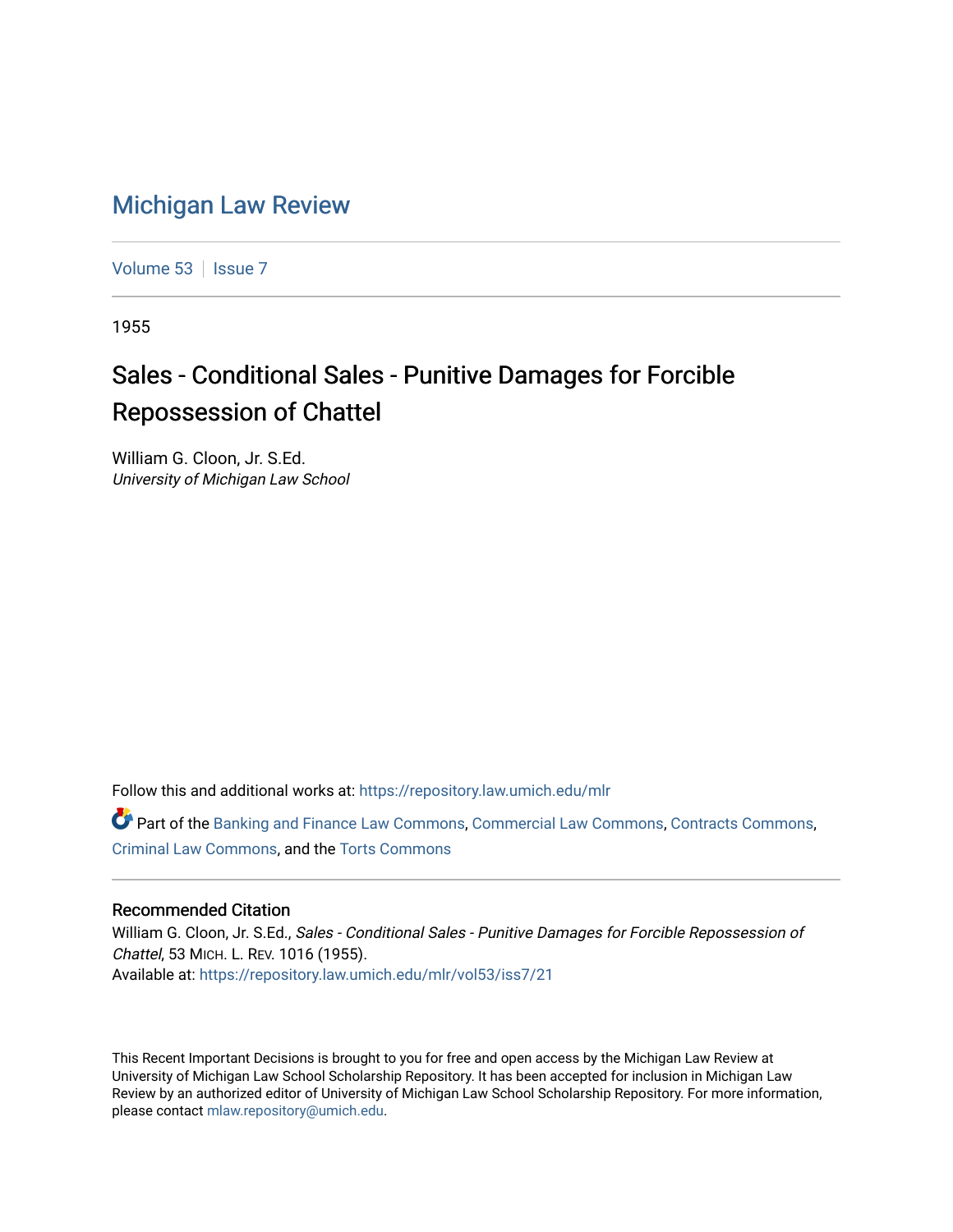SALES-CONDITIONAL SALES-PUNITIVE DAMAGES FOR FORCIBLE REPOS-SBSSION OF CHATTEL-Plaintiff purchased a truck under a conditional sales contract which was assigned to the defendant finance company. **He drove the**  truck to the place of business of the defendant to adjust differences between the two parties, but when he attempted to leave after no agreement had been reached, he discovered that the keys had been removed from the truck. When informed that the truck had been repossessed,<sup>1</sup> the plaintiff produced another set of keys but was unable to leave with the truck. The testimony of the plaintiff that an agent of the defendant seized his hand to prevent the unlocking of the ignition switch was contradicted by testimony for the defendant. However, the branch manager of the defendant testified that he stood on the left running

<sup>1</sup> If repossession is complete, the vendor has the right to defend his possession. Westerman v. Oregon Automobile Credit Corp., 168 Ore. 216, 122 P. (2d) 435 (1942). But if the repossessed car contains property not subject to the sales contract, liability may arise for its wrongful seizure. Sanders v. General Motors Acceptance Corp., 180 S.C. 138, 185 S.E. 180 (1936). Force used to enter the car may also entail liability. Commercial Credit Co. v. Spence, 185 Miss. 293, 184 S. 439 (1938) (window broken).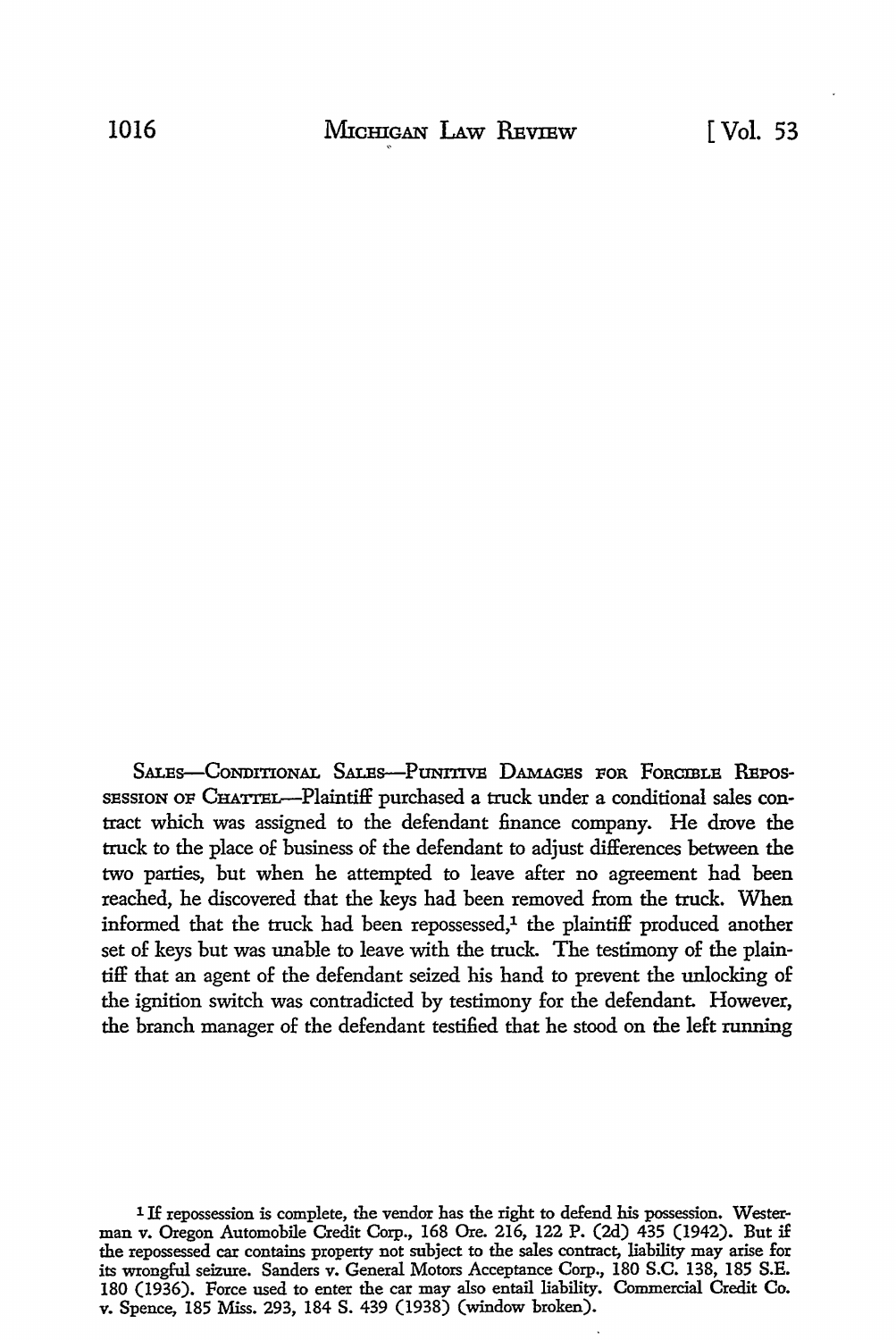board while the plaintiff sat under the steering wheel, and that he told the plaintiff ''he wasn't going to leave in the truck.'' In the conversion action which followed, the jury awarded \$100 compensatory damages and \$800 punitive damages. On appeal, *held,* affirmed. Regardless of whether physical contact between the parties occurred, the statement by the branch manager constituted

a threat of violence *to* the plaintiff, was so intended by the manager, and was so understood by the plaintiff. Since a conditional vendor or his assignee are not entitled *to* use force or threat of force *to* repossess a chattel, the trial court correctly allowed punitive damages. *Kensinger Acceptance Corp. v. Daws,*  (Ark. 1954) 269 S.W. (2d) 792.

Retail financing plays an important role in maintaining the prosperity of the United States,<sup>2</sup> but without adequate security devices few finance companies would be willing to risk their capital to meet the demands of the large consumer market.<sup>3</sup> One security device is the retention of the right to repossess the chattel should the vendee fail *to* complete his contract obligations. As a supplement to this self-help remedy, the contracts often state that the vendor has the right *to* enter the premises of the vendee and the right *to* use force *to*  repossess the chattel in case of default.<sup>4</sup> In spite of these contract provisions, some, if not most, courts will not allow the vendor *to* enter the premises of the vendee without the latter's consent or despite his protest.<sup>5</sup> All are agreed, however, that a forcible and violent repossession cannot be tolerated.<sup>6</sup> The general rule is expressed by the Uniform Conditional Sales Act, which states that "unless the goods can be taken without breach of the peace, they shall be retaken by legal process. . . ."<sup>7</sup> This limitation on the extremes to which the vendor may resort finds support in past cases which demonstrate the disregard of the vendee's rights which may and do occur because an over-zealous agent attempts to repossess despite protest.8 On the other hand, some self-help should he available to provide a certain and economical remedy for the vendor.9 Physical violence presents no problem, but no clear line can be drawn in cases where

<sup>2</sup>On the importance of the finance company to the economic development of the nation, see Grimes, "Distribution and the Finance Co.," 18 HARV. Bus. REV. 199 (1940).

<sup>3</sup>The seller needs adequate security before he can afford to gamble on the future economic status of the ordinary buyer. See VoLD, SALES 283 (1931).

<sup>4</sup>Examples of the contractual reservation of the right to repossess by entry and force may be found in many of the cases cited below.

<sup>5</sup>Dominick v. Rea, 226 Mich. 594, 198 N.W. 184 (1924) (cannot break into locked garage); Girard v. Anderson, 219 Iowa 142, 257 N.W. 400 (1934) (cannot enter unlocked house). But see R.C.A. Photophone, Inc. v. Sharum, 189 Ark. 797, 75 **S.W.**  (2d) 59 (1934) (business place). See generally 36 A.L.R. 853 (1925).

<sup>6</sup>Gerstein v. C. F. Adams Co., 169 Wis. 504, 173 N.W. 209 (1919); Culver v. State, 42 Tex. Crim. 645, 62 S.W. 922 (1901). See generally 9 A.L.R. 1180 (1920); 105 A.L.R. 926 (1936).

*1* Uniform Conditional Sales Act, §16. Cf. ALI Uniform Commercial Code, §9-503

(1952). s Peddie v. Gally, 109 App. Div. 178, 95 N.Y.S. 652 (1905); Spangler-Bowers v. Benton, 229 Mo. App. 919, 83 S.W. (2d) 170 (1935). See cases cited in note 6 supra, where physical violence to women plaintiffs was involved.

9 Court action involves time and money. It is said that business "abhors the necessity of going to court." Isaacs, "The Economic Advantages and Disadvantages of the Various